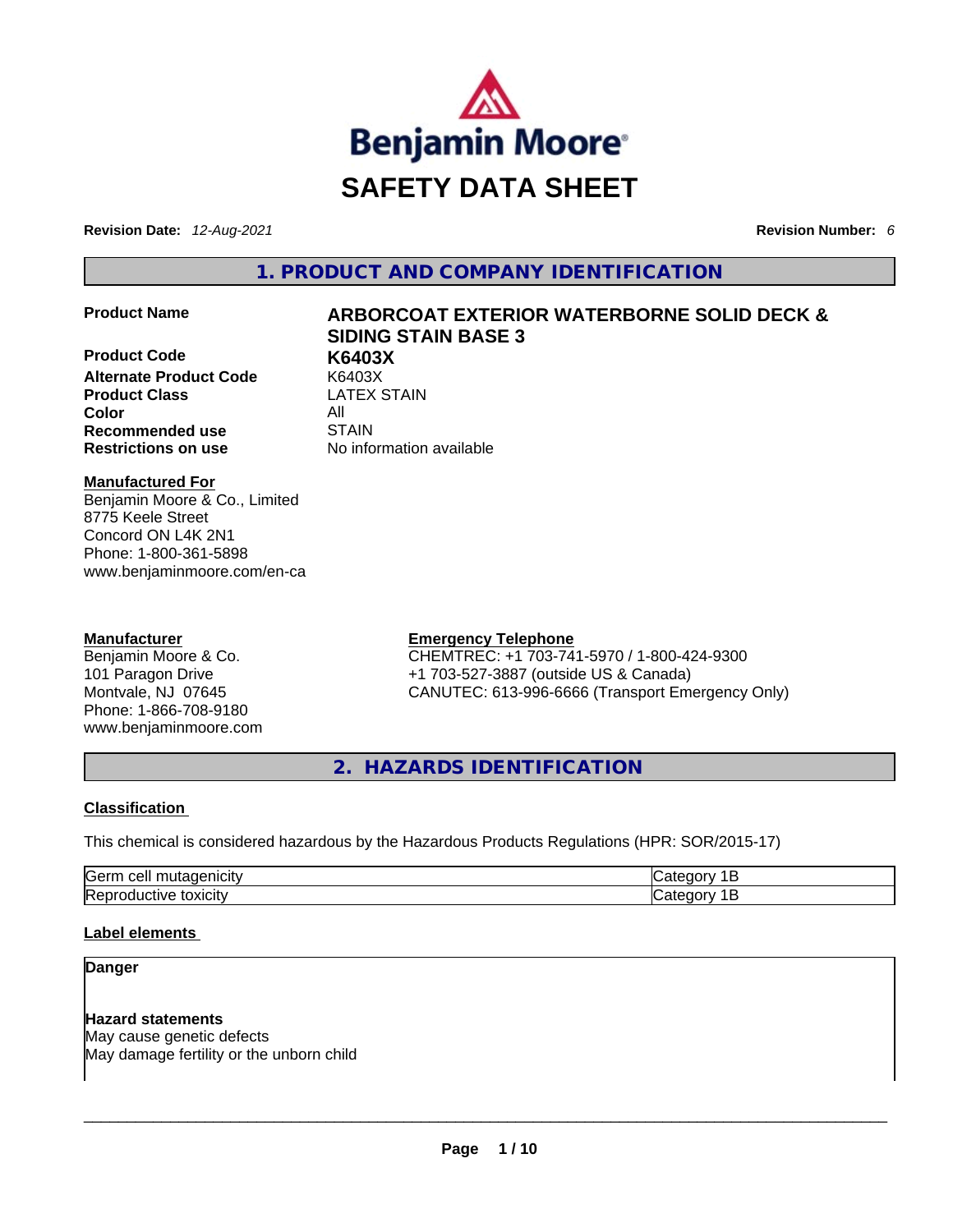

**Appearance** liquid **Odor 11** and **Odor 11** and **Odor 11** and **Odor 11** and **Odor 11** and **Odor** 11 and **Odor** 11 and **Odor** 11 and **Odor** 11 and **Odor** 11 and **Odor** 11 and **Odor** 11 and **Odor** 11 and **Odor** 11 and **Odor** 

#### **Precautionary Statements - Prevention**

Obtain special instructions before use Do not handle until all safety precautions have been read and understood Use personal protective equipment as required

#### **Precautionary Statements - Response**

IF exposed or concerned: Get medical advice/attention

### **Precautionary Statements - Storage**

Store locked up

#### **Precautionary Statements - Disposal**

Dispose of contents/container to an approved waste disposal plant

#### **Other information**

No information available

 **WARNING:** This product contains isothiazolinone compounds at levels of <0.1%. These substances are biocides commonly found in most paints and a variety of personal care products as a preservative. Certain individuals may be sensitive or allergic to these substances, even at low levels.

## **3. COMPOSITION INFORMATION ON COMPONENTS**

| <b>Chemical name</b>                                                              | CAS No.    | Weight-%       | <b>Hazardous Material</b><br>registry number<br>(HMIRA registry #) | Date HMIRA filed and<br>Information Review Act date exemption granted<br>(if applicable) |
|-----------------------------------------------------------------------------------|------------|----------------|--------------------------------------------------------------------|------------------------------------------------------------------------------------------|
| Nepheline syenite                                                                 | 37244-96-5 | $10 - 30%$     |                                                                    |                                                                                          |
| Titanium dioxide                                                                  | 13463-67-7 | - 5%           |                                                                    |                                                                                          |
| Propanoic acid, 2-methyl-,<br>monoester with<br>  2,2,4-trimethyl-1,3-pentanediol | 25265-77-4 | 1 - 5%         |                                                                    |                                                                                          |
| Zinc oxide                                                                        | 1314-13-2  | $-5%$          |                                                                    |                                                                                          |
| Carbamic acid,<br>1H-benzimidazol-2-yl-, methyl<br>ester                          | 10605-21-7 | $0.1 - 0.25\%$ |                                                                    |                                                                                          |

\*The exact percentage (concentration) of composition has been withheld as a trade secret

# **4. FIRST AID MEASURES**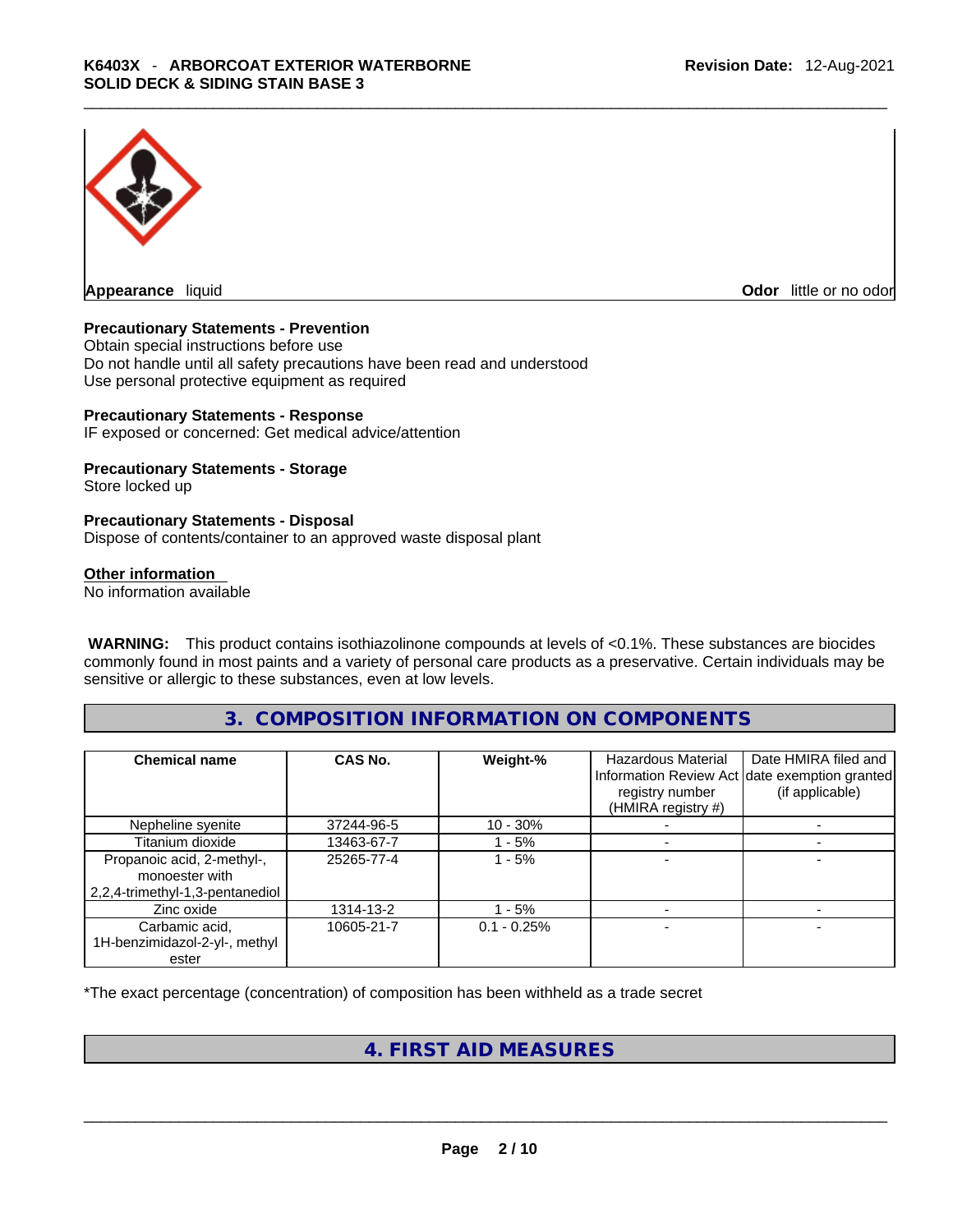|                                        | 5. FIRE-FIGHTING MEASURES                                                                                |
|----------------------------------------|----------------------------------------------------------------------------------------------------------|
| <b>Notes To Physician</b>              | Treat symptomatically.                                                                                   |
| <b>Most Important Symptoms/Effects</b> | None known.                                                                                              |
| Ingestion                              | Clean mouth with water and afterwards drink plenty of<br>water. Consult a physician if necessary.        |
| <b>Inhalation</b>                      | Move to fresh air. If symptoms persist, call a physician.                                                |
| <b>Skin Contact</b>                    | Wash off immediately with soap and plenty of water while<br>removing all contaminated clothes and shoes. |
| <b>Eye Contact</b>                     | Rinse thoroughly with plenty of water for at least 15<br>minutes and consult a physician.                |
| <b>General Advice</b>                  | If symptoms persist, call a physician. Show this safety data<br>sheet to the doctor in attendance.       |
|                                        |                                                                                                          |

| <b>Suitable Extinguishing Media</b>                                                                                                                                                    | Use extinguishing measures that are appropriate to local<br>circumstances and the surrounding environment.                                   |  |  |
|----------------------------------------------------------------------------------------------------------------------------------------------------------------------------------------|----------------------------------------------------------------------------------------------------------------------------------------------|--|--|
| Protective equipment and precautions for firefighters                                                                                                                                  | As in any fire, wear self-contained breathing apparatus<br>pressure-demand, MSHA/NIOSH (approved or equivalent)<br>and full protective gear. |  |  |
| <b>Specific Hazards Arising From The Chemical</b>                                                                                                                                      | Closed containers may rupture if exposed to fire or<br>extreme heat.                                                                         |  |  |
| Sensitivity to mechanical impact                                                                                                                                                       | No                                                                                                                                           |  |  |
| Sensitivity to static discharge                                                                                                                                                        | No                                                                                                                                           |  |  |
| <b>Flash Point Data</b><br>Flash point (°F)<br>Flash Point (°C)<br><b>Method</b><br><b>Flammability Limits In Air</b><br>Lower flammability limit:<br><b>Upper flammability limit:</b> | Not applicable<br>Not applicable<br>Not applicable<br>Not applicable<br>Not applicable                                                       |  |  |
| Flammability: 0<br>Health: 2<br><b>NFPA</b>                                                                                                                                            | <b>Instability: 0</b><br><b>Special: Not Applicable</b>                                                                                      |  |  |
| <b>NFPA Legend</b><br>0 - Not Hazardous<br>1 - Slightly<br>2 - Moderate<br>$3 - High$                                                                                                  |                                                                                                                                              |  |  |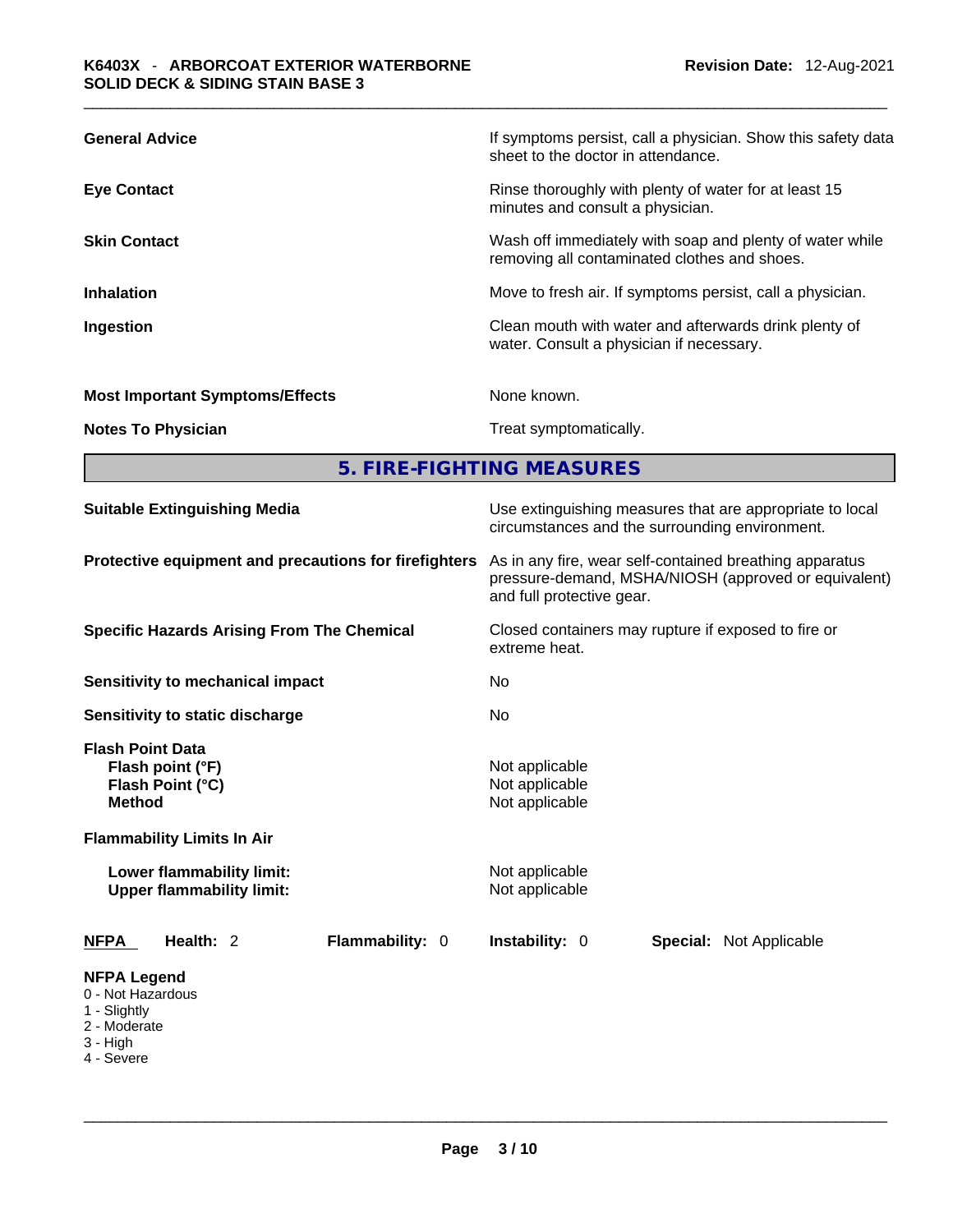*The ratings assigned are only suggested ratings, the contractor/employer has ultimate responsibilities for NFPA ratings where this system is used.* 

*Additional information regarding the NFPA rating system is available from the National Fire Protection Agency (NFPA) at www.nfpa.org.* 

## **6. ACCIDENTAL RELEASE MEASURES**

**Personal Precautions Avoid contact with skin, eyes and clothing. Ensure Personal Precautions** adequate ventilation.

**Other Information Department Information Department Information Prevent further leakage or spillage if safe to do so.** 

**Environmental precautions** See Section 12 for additional Ecological Information.

**Methods for Cleaning Up Example 20 Soak** up with inert absorbent material. Sweep up and shovel into suitable containers for disposal.

#### **7. HANDLING AND STORAGE**

**Handling Handling Avoid contact with skin, eyes and clothing. Avoid breathing** vapors, spray mists or sanding dust. In case of insufficient ventilation, wear suitable respiratory equipment.

**Storage Storage Keep container tightly closed. Keep out of the reach of <b>Storage Keep** out of the reach of children.

**Incompatible Materials Incompatible Materials No information available** 

**8. EXPOSURE CONTROLS/PERSONAL PROTECTION** 

#### **Exposure Limits**

| <b>Chemical name</b> | <b>ACGIH TLV</b>                                                                                                             | <b>Alberta</b>                                         | <b>British Columbia</b>                                | Ontario                                        | Quebec                                                                  |
|----------------------|------------------------------------------------------------------------------------------------------------------------------|--------------------------------------------------------|--------------------------------------------------------|------------------------------------------------|-------------------------------------------------------------------------|
| Nepheline syenite    | N/E                                                                                                                          | N/E                                                    | N/E                                                    | 10 mg/m $3$ - TWA                              | N/E                                                                     |
| Titanium dioxide     | TWA: $10 \text{ mg/m}^3$                                                                                                     | 10 mg/m $3$ - TWA                                      | 10 mg/m $3$ - TWA<br>$3 \text{ mg/m}^3$ - TWA          | 10 mg/m $3$ - TWA                              | 10 mg/m <sup>3</sup> - TWAEV                                            |
| Zinc oxide           | STEL: $10 \text{ mg/m}^3$<br>respirable particulate<br>matter<br>TWA: $2 \text{ mg/m}^3$<br>respirable particulate<br>matter | $2 \text{ mg/m}^3$ - TWA<br>$10 \text{ mg/m}^3$ - STEL | $2 \text{ mg/m}^3$ - TWA<br>$10 \text{ mg/m}^3$ - STEL | $2 \text{ mg/m}^3$ - TWA<br>10 mg/m $3 -$ STEL | 10 mg/m $3$ - TWAEV<br>$5 \text{ mg/m}^3$ - TWAEV<br>10 mg/m $3 -$ STEV |

#### **Legend**

ACGIH - American Conference of Governmental Industrial Hygienists Alberta - Alberta Occupational Exposure Limits

British Columbia - British Columbia Occupational Exposure Limits

Ontario - Ontario Occupational Exposure Limits

Quebec - Quebec Occupational Exposure Limits

N/E - Not established

# **Personal Protective Equipment**

**Engineering Measures Ensure** Ensure adequate ventilation, especially in confined areas.

**Eye/Face Protection Safety glasses with side-shields. Skin Protection Protection Protective gloves and impervious clothing.**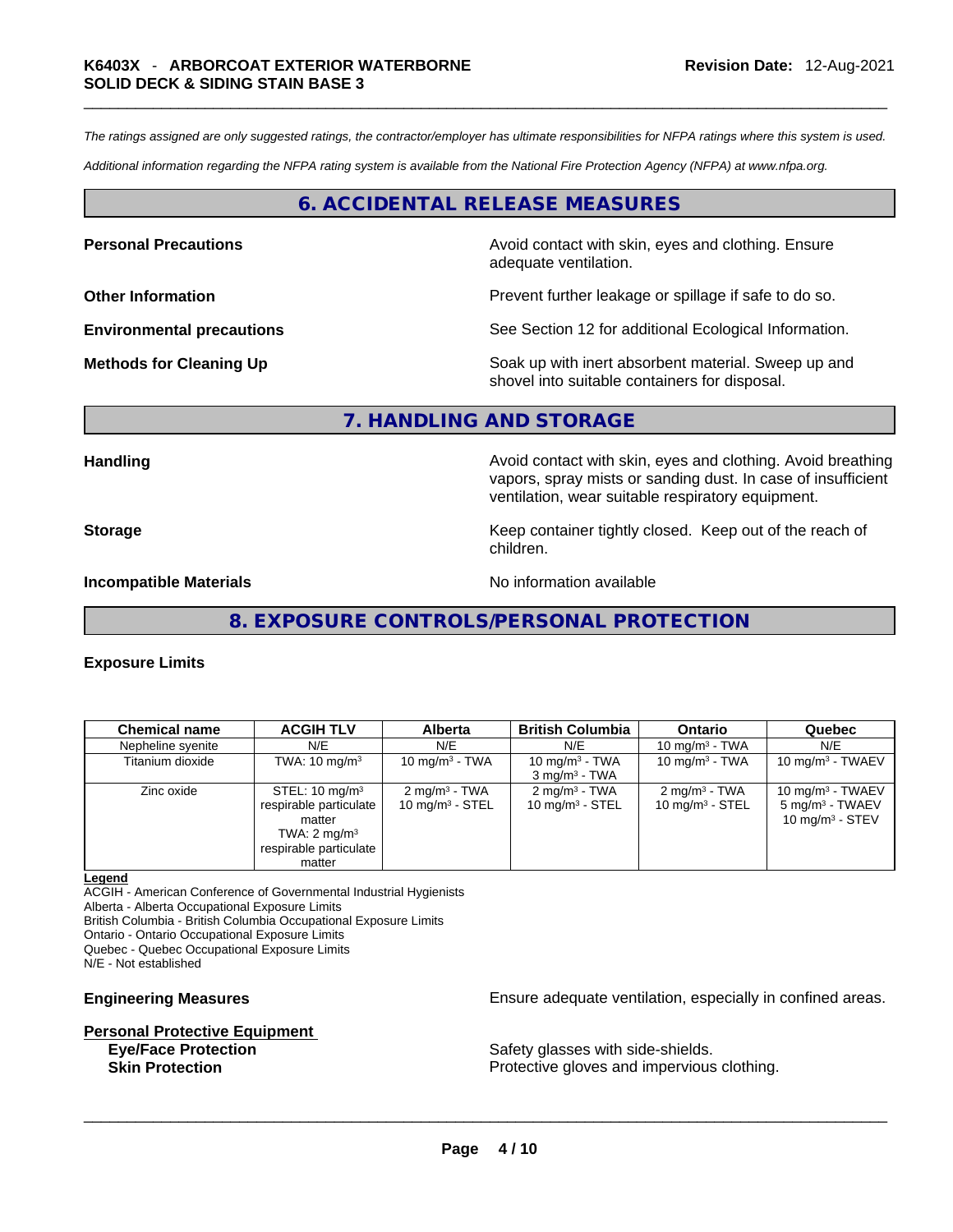**Respiratory Protection Number 2** Use only with adequate ventilation. In operations where exposure limits are exceeded, use a NIOSH approved respirator that has been selected by a technically qualified person for the specific work conditions. When spraying the product or applying in confined areas, wear a NIOSH approved respirator specified for paint spray or organic vapors.

**Hygiene Measures Avoid contact with skin, eyes and clothing. Remove and Avoid contact with skin, eyes and clothing. Remove and Avoid contact with skin, eyes and clothing. Remove and** wash contaminated clothing before re-use. Wash thoroughly after handling.

# **9. PHYSICAL AND CHEMICAL PROPERTIES**

**Appearance** liquid **Odor** little or no odor **Odor Threshold No information available No information available Density (lbs/gal)** 10.45 - 10.55 **Specific Gravity** 1.25 - 1.27 **pH bH** *pH* **Viscosity (cps) Viscosity (cps) No information available Solubility(ies)** No information available **Water solubility No information available No information available Evaporation Rate No information available No information available Vapor pressure Vapor pressure No information available Vapor density No information available No** information available **Wt. % Solids** 45 - 55 **Vol. % Solids** 30 - 40 **Wt. % Volatiles** 45 - 55 **Vol. % Volatiles** 60 - 70 **VOC Regulatory Limit (g/L)** < 100 **Boiling Point (°F)** 212 **Boiling Point (°C)** 100 **Freezing point (°F)** 32 **Freezing Point (°C)** 0 **Flash point (°F)** Not applicable **Flash Point (°C)** Not applicable **Method** Not applicable **Flammability (solid, gas)** Not applicable **Upper flammability limit:**<br> **Lower flammability limit:**<br>
Not applicable<br>
Not applicable **Lower flammability limit:**<br> **Autoignition Temperature (°F)** Not applicable havailable **Autoignition Temperature (°F) Autoignition Temperature (°C)** No information available **Decomposition Temperature (°F)** No information available **Decomposition Temperature (°C)** No information available **Partition coefficient** No information available

# **10. STABILITY AND REACTIVITY**

**Reactivity** Not Applicable \_\_\_\_\_\_\_\_\_\_\_\_\_\_\_\_\_\_\_\_\_\_\_\_\_\_\_\_\_\_\_\_\_\_\_\_\_\_\_\_\_\_\_\_\_\_\_\_\_\_\_\_\_\_\_\_\_\_\_\_\_\_\_\_\_\_\_\_\_\_\_\_\_\_\_\_\_\_\_\_\_\_\_\_\_\_\_\_\_\_\_\_\_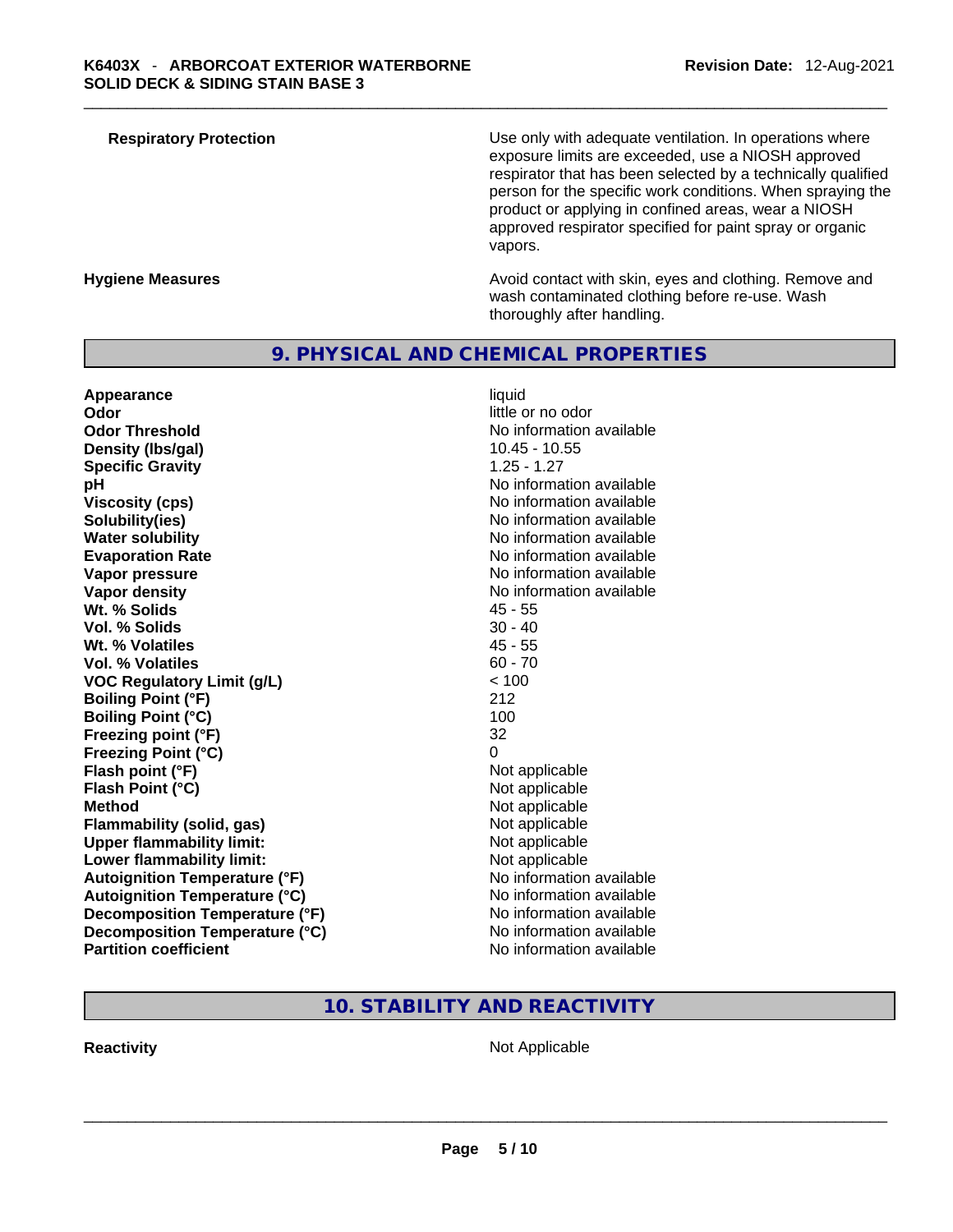| <b>Chemical Stability</b>                 | Stable under normal conditions.          |
|-------------------------------------------|------------------------------------------|
| <b>Conditions to avoid</b>                | Prevent from freezing.                   |
| <b>Incompatible Materials</b>             | No materials to be especially mentioned. |
| <b>Hazardous Decomposition Products</b>   | None under normal use.                   |
| <b>Possibility of hazardous reactions</b> | None under normal conditions of use.     |

# **11. TOXICOLOGICAL INFORMATION**

| <b>Product Information</b>               |  |
|------------------------------------------|--|
| Information on likely routes of exposure |  |

**Principal Routes of Exposure Exposure** Eye contact, skin contact and inhalation. **Acute Toxicity<br>Product Information No information available Symptoms related to the physical, chemical and toxicological characteristics Symptoms Symptoms No information available** 

#### **Delayed and immediate effects as well as chronic effects from short and long-term exposure**

| Eye contact                     | May cause slight irritation                                                                                     |
|---------------------------------|-----------------------------------------------------------------------------------------------------------------|
| <b>Skin contact</b>             | Substance may cause slight skin irritation. Prolonged or<br>repeated contact may dry skin and cause irritation. |
| <b>Inhalation</b>               | May cause irritation of respiratory tract.                                                                      |
| Ingestion                       | Ingestion may cause gastrointestinal irritation, nausea,<br>vomiting and diarrhea.                              |
| <b>Sensitization</b>            | No information available.                                                                                       |
| <b>Neurological Effects</b>     | No information available.                                                                                       |
| <b>Mutagenic Effects</b>        | Suspected of causing genetic defects.                                                                           |
| <b>Reproductive Effects</b>     | May damage fertility or the unborn child.                                                                       |
| <b>Developmental Effects</b>    | No information available.                                                                                       |
| <b>Target organ effects</b>     | No information available.                                                                                       |
| <b>STOT - single exposure</b>   | No information available.                                                                                       |
| <b>STOT - repeated exposure</b> | No information available.                                                                                       |
| Other adverse effects           | No information available.                                                                                       |
| <b>Aspiration Hazard</b>        | No information available.                                                                                       |
|                                 |                                                                                                                 |

#### **Numerical measures of toxicity**

**The following values are calculated based on chapter 3.1 of the GHS document**

| <b>ATEmix (oral)</b>   | 71874 mg/kg  |
|------------------------|--------------|
| <b>ATEmix (dermal)</b> | 693112 mg/kg |

## **Component Information**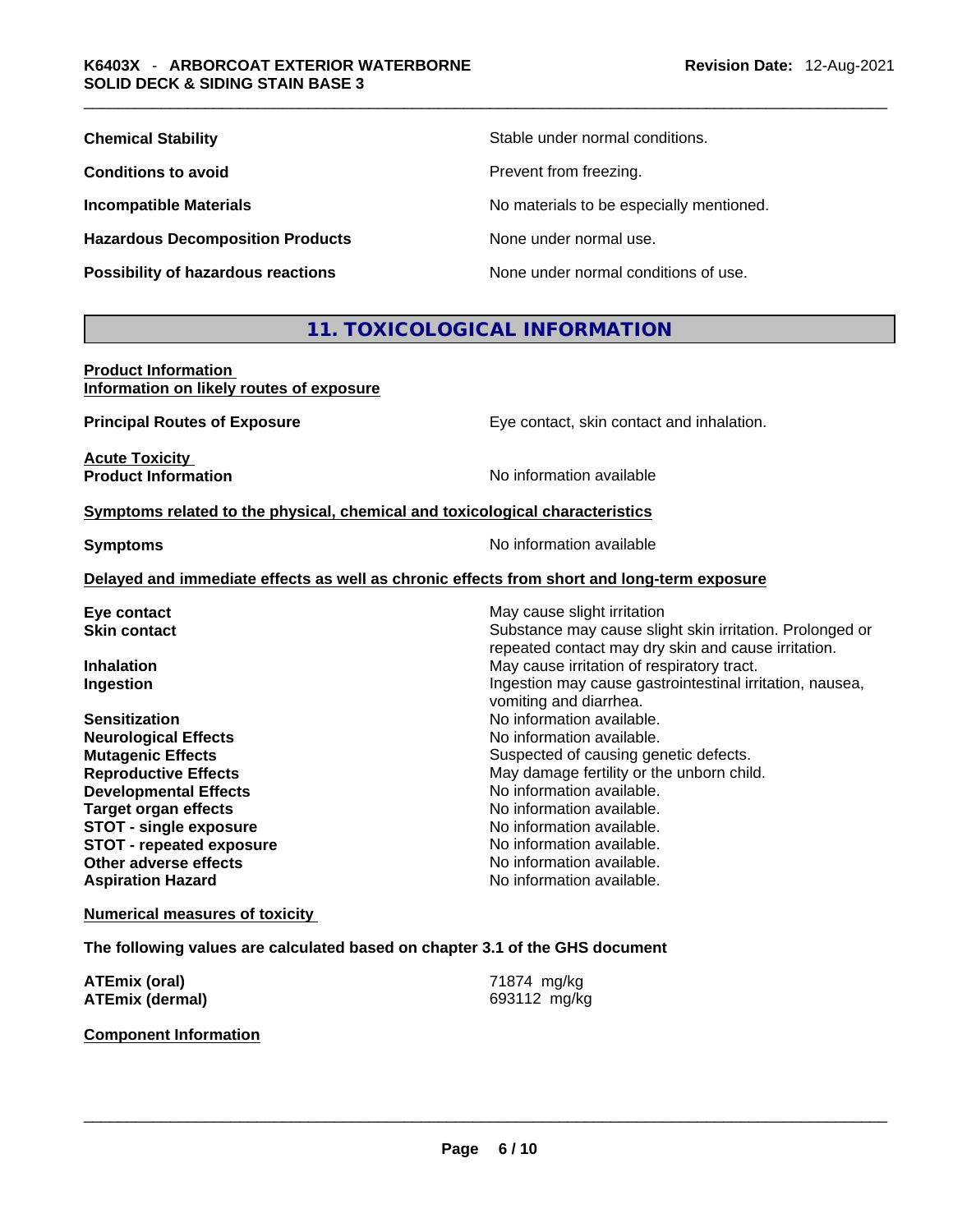#### \_\_\_\_\_\_\_\_\_\_\_\_\_\_\_\_\_\_\_\_\_\_\_\_\_\_\_\_\_\_\_\_\_\_\_\_\_\_\_\_\_\_\_\_\_\_\_\_\_\_\_\_\_\_\_\_\_\_\_\_\_\_\_\_\_\_\_\_\_\_\_\_\_\_\_\_\_\_\_\_\_\_\_\_\_\_\_\_\_\_\_\_\_ **K6403X** - **ARBORCOAT EXTERIOR WATERBORNE SOLID DECK & SIDING STAIN BASE 3**

| Chemical name                                                                                 | Oral LD50             | Dermal LD50              | <b>Inhalation LC50</b> |
|-----------------------------------------------------------------------------------------------|-----------------------|--------------------------|------------------------|
| Titanium dioxide<br>13463-67-7                                                                | $> 10000$ mg/kg (Rat) |                          |                        |
| Propanoic acid, 2-methyl-,<br>monoester with<br>2,2,4-trimethyl-1,3-pentanediol<br>25265-77-4 | $=$ 3200 mg/kg (Rat)  | $> 15200$ mg/kg (Rat)    |                        |
| Zinc oxide<br>1314-13-2                                                                       | $>$ 5000 mg/kg (Rat)  |                          |                        |
| Carbamic acid,<br>1H-benzimidazol-2-yl-, methyl ester<br>10605-21-7                           | $>$ 5050 mg/kg (Rat)  | $> 10000$ mg/kg (Rabbit) |                        |

## **Chronic Toxicity**

#### **Carcinogenicity**

*The information below indicates whether each agency has listed any ingredient as a carcinogen:.* 

| <b>Chemical name</b>          | IARC                                | <b>NTP</b> |
|-------------------------------|-------------------------------------|------------|
|                               | $2B -$<br>Possible Human Carcinogen |            |
| <sup>I</sup> Titanium dioxide |                                     |            |

• Although IARC has classified titanium dioxide as possibly carcinogenic to humans (2B), their summary concludes: "No significant exposure to titanium dioxide is thought to occur during the use of products in which titanium dioxide is bound to other materials, such as paint."

#### **Legend**

IARC - International Agency for Research on Cancer NTP - National Toxicity Program OSHA - Occupational Safety & Health Administration

**12. ECOLOGICAL INFORMATION** 

## **Ecotoxicity Effects**

The environmental impact of this product has not been fully investigated.

### **Product Information**

#### **Acute Toxicity to Fish**

No information available

#### **Acute Toxicity to Aquatic Invertebrates**

No information available

#### **Acute Toxicity to Aquatic Plants**

No information available

#### **Persistence / Degradability**

No information available.

#### **Bioaccumulation**

# There is no data for this product. \_\_\_\_\_\_\_\_\_\_\_\_\_\_\_\_\_\_\_\_\_\_\_\_\_\_\_\_\_\_\_\_\_\_\_\_\_\_\_\_\_\_\_\_\_\_\_\_\_\_\_\_\_\_\_\_\_\_\_\_\_\_\_\_\_\_\_\_\_\_\_\_\_\_\_\_\_\_\_\_\_\_\_\_\_\_\_\_\_\_\_\_\_ **Mobility in Environmental Media**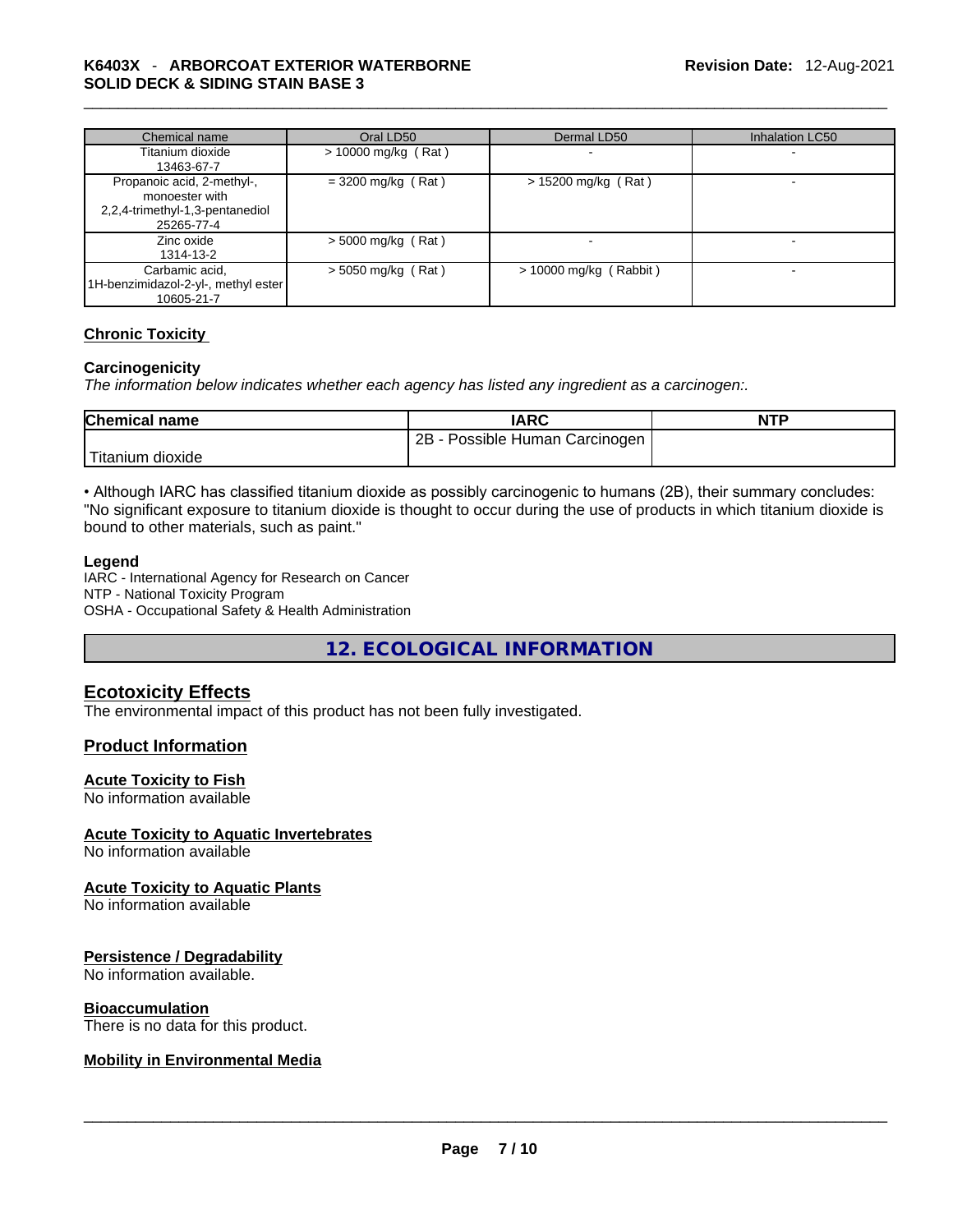No information available.

#### **Ozone**

No information available

#### **Component Information**

#### **Acute Toxicity to Fish**

Titanium dioxide  $LC50:$  > 1000 mg/L (Fathead Minnow - 96 hr.) Carbamic acid, 1H-benzimidazol-2-yl-, methyl ester LC50: 1.5 mg/L (Rainbow Trout - 96 hr.)

#### **Acute Toxicity to Aquatic Invertebrates**

Carbamic acid, 1H-benzimidazol-2-yl-, methyl ester LC50: 0.22 mg/L (water flea - 48 hr.)

#### **Acute Toxicity to Aquatic Plants**

No information available

**13. DISPOSAL CONSIDERATIONS** 

**Waste Disposal Method** Dispose of in accordance with federal, state, provincial, and local regulations. Local requirements may vary, consult your sanitation department or state-designated environmental protection agency for more disposal options.

**14. TRANSPORT INFORMATION** 

**TDG** Not regulated

**ICAO / IATA** Not regulated

**IMDG / IMO** Not regulated

**15. REGULATORY INFORMATION** 

#### **International Inventories**

| <b>TSCA: United States</b> | Yes - All components are listed or exempt. |
|----------------------------|--------------------------------------------|
| DSL: Canada                | Yes - All components are listed or exempt. |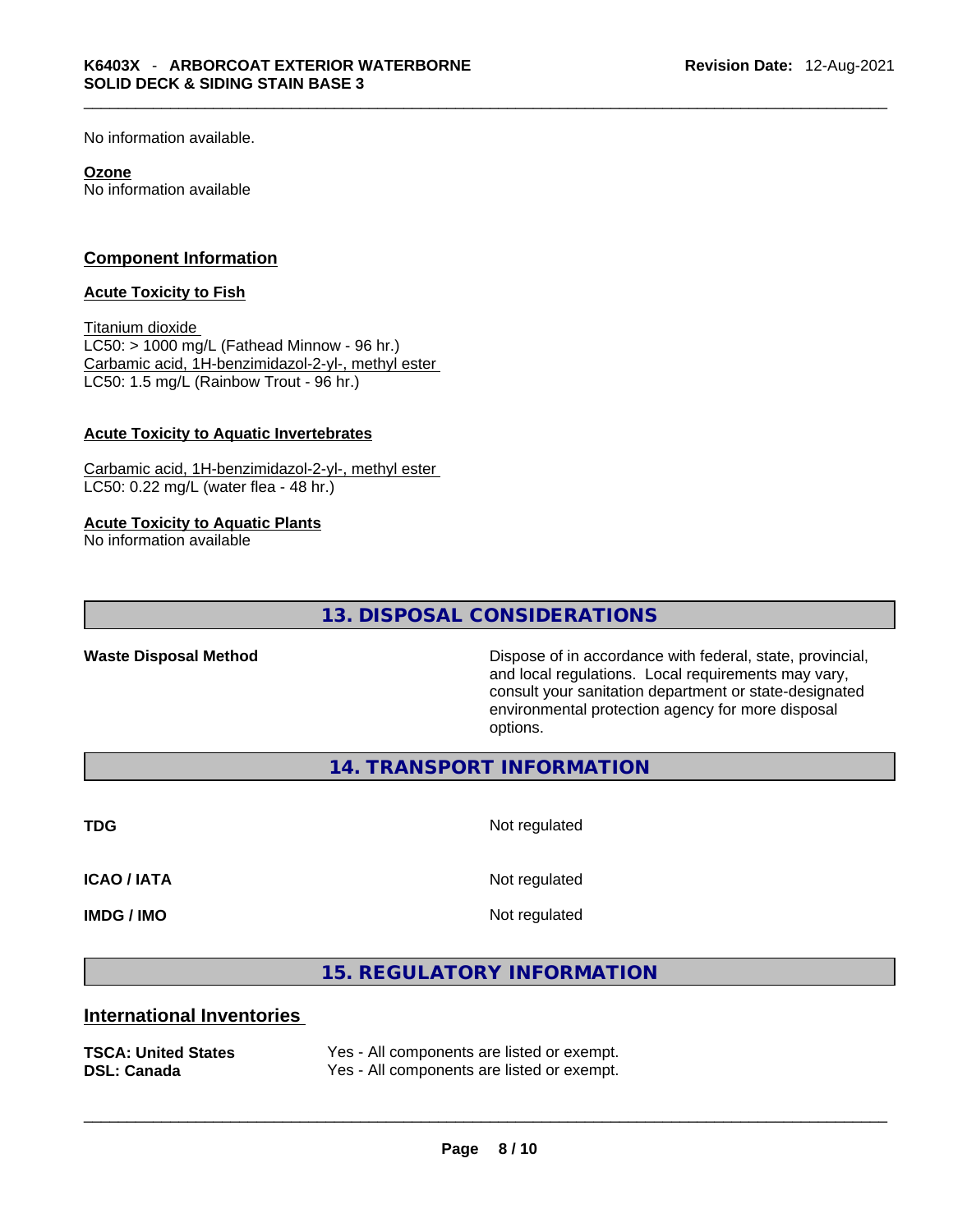# **National Pollutant Release Inventory (NPRI)**

#### **NPRI Parts 1- 4**

This product contains the following Parts 1-4 NPRI chemicals:

*None*

#### **NPRI Part 5**

This product contains the following NPRI Part 5 Chemicals:

*None*

#### **WHMIS Regulatory Status**

This product has been classified in accordance with the hazard criteria of the Hazardous Products Regulations (HPR) and the SDS contains all the information required by the HPR.

| <b>16. OTHER INFORMATION</b> |               |                                                                            |                      |          |  |  |
|------------------------------|---------------|----------------------------------------------------------------------------|----------------------|----------|--|--|
|                              |               |                                                                            |                      |          |  |  |
| <b>HMIS</b>                  | Health: $2^*$ | <b>Flammability: 0</b>                                                     | <b>Reactivity: 0</b> | $PPE: -$ |  |  |
| <b>HMIS Legend</b>           |               |                                                                            |                      |          |  |  |
| 0 - Minimal Hazard           |               |                                                                            |                      |          |  |  |
| 1 - Slight Hazard            |               |                                                                            |                      |          |  |  |
| 2 - Moderate Hazard          |               |                                                                            |                      |          |  |  |
| 3 - Serious Hazard           |               |                                                                            |                      |          |  |  |
| 4 - Severe Hazard            |               |                                                                            |                      |          |  |  |
| * - Chronic Hazard           |               |                                                                            |                      |          |  |  |
|                              |               | X - Consult your supervisor or S.O.P. for "Special" handling instructions. |                      |          |  |  |
|                              |               |                                                                            |                      |          |  |  |

Note: The PPE rating has intentionally been left blank. Choose appropriate PPE that will protect employees from the hazards the material will *present under the actual normal conditions of use.* 

*Caution: HMISÒ ratings are based on a 0-4 rating scale, with 0 representing minimal hazards or risks, and 4 representing significant hazards or risks. Although HMISÒ ratings are not required on MSDSs under 29 CFR 1910.1200, the preparer, has chosen to provide them. HMISÒ ratings are to be used only in conjunction with a fully implemented HMISÒ program by workers who have received appropriate HMISÒ training. HMISÒ is a registered trade and service mark of the NPCA. HMISÒ materials may be purchased exclusively from J. J. Keller (800) 327-6868.* 

 **WARNING!** If you scrape, sand, or remove old paint, you may release lead dust. LEAD IS TOXIC. EXPOSURE TO LEAD DUST CAN CAUSE SERIOUS ILLNESS, SUCH AS BRAIN DAMAGE, ESPECIALLY IN CHILDREN. PREGNANT WOMEN SHOULD ALSO AVOID EXPOSURE.Wear a NIOSH approved respirator to control lead exposure. Clean up carefully with a HEPA vacuum and a wet mop. Before you start, find out how to protect yourself and your family by logging onto Health Canada at

http://www.hc-sc.gc.ca/ewh-semt/contaminants/lead-plomb/asked\_questions-questions\_posees-eng.php.

**Prepared By Product Stewardship Department** Benjamin Moore & Co. 101 Paragon Drive Montvale, NJ 07645 800-225-5554